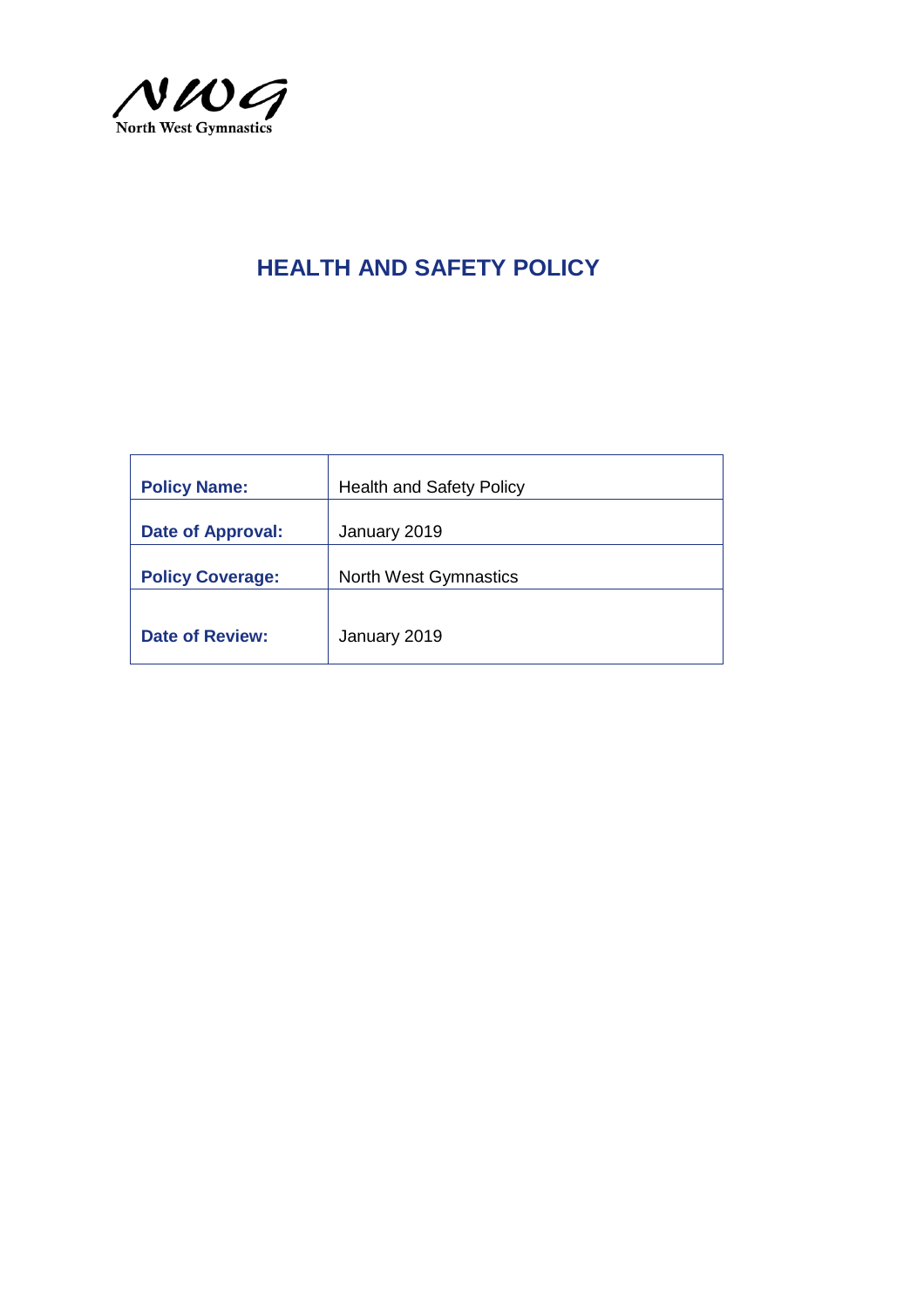

### **1.POLICY STATEMENT**

The well being of athletes, volunteers, employees and spectators is a major consideration in every aspect of the operations of North West Gymnastics. Every reasonable effort will be made to ensure a safe and healthy environment for all athletes, volunteers, employees and spectators. To demonstrate commitment to this policy, North West Gymnastics will place the safety and health of these parties foremost, ahead of property and equipment.

North West Gymnastics will manage health and safety by:

- 1.1 Controlling the health and safety risks at work.
- 1.2 Involving employees on health and safety issues that affect them.
- 1.3 Making sure that where employees work, and any equipment they use, is safe.
- 1.4 Making sure that dangerous substances are stored and used safely.
- 1.5 Making sure employees, especially new employees, have relevant information and training on health and safety.
- 1.6 Making sure employees can do their jobs, and are properly trained.
- 1.7 Trying to stop accidents and work-related health problems.
- 1.8 Regularly checking that working conditions are safe and healthy.
- 1.9 Regularly reviewing this policy and making changes if necessary.

### **2.PURPOSE**

Accordingly, it is the responsibility of all athletes, volunteers, employees and contractors of North West Gymnastics to play their part in ensuring this policy is carried out. This not only applies to those people in positions that have responsibility for safeguarding the health and safety of athletes, volunteers, employees or spectators in their charge, but also to individuals to ensure they carry out their duties in a safe and healthy manner.

North West Gymnastics will provide opportunities for athletes, volunteers and employees to consult on accident prevention measures and to monitor the operation of this organisation.

### **3.DEFINITIONS**

- 3.1. *Athlete*; being a Club Member participating in an appropriate session, visiting athlete in training or competition.
- 3.2. *Volunteer*: a person who works for the club without being paid. This may be on a regular or irregular basis.
- 3.3. *Employee*: a person employed and paid by the club to carry out a defined role.
- 3.4. *Health*; being the individual wellbeing of an athlete, volunteer, employee or spectator.
- 3.5. *Safety*; being protected from the risk of harm or injury.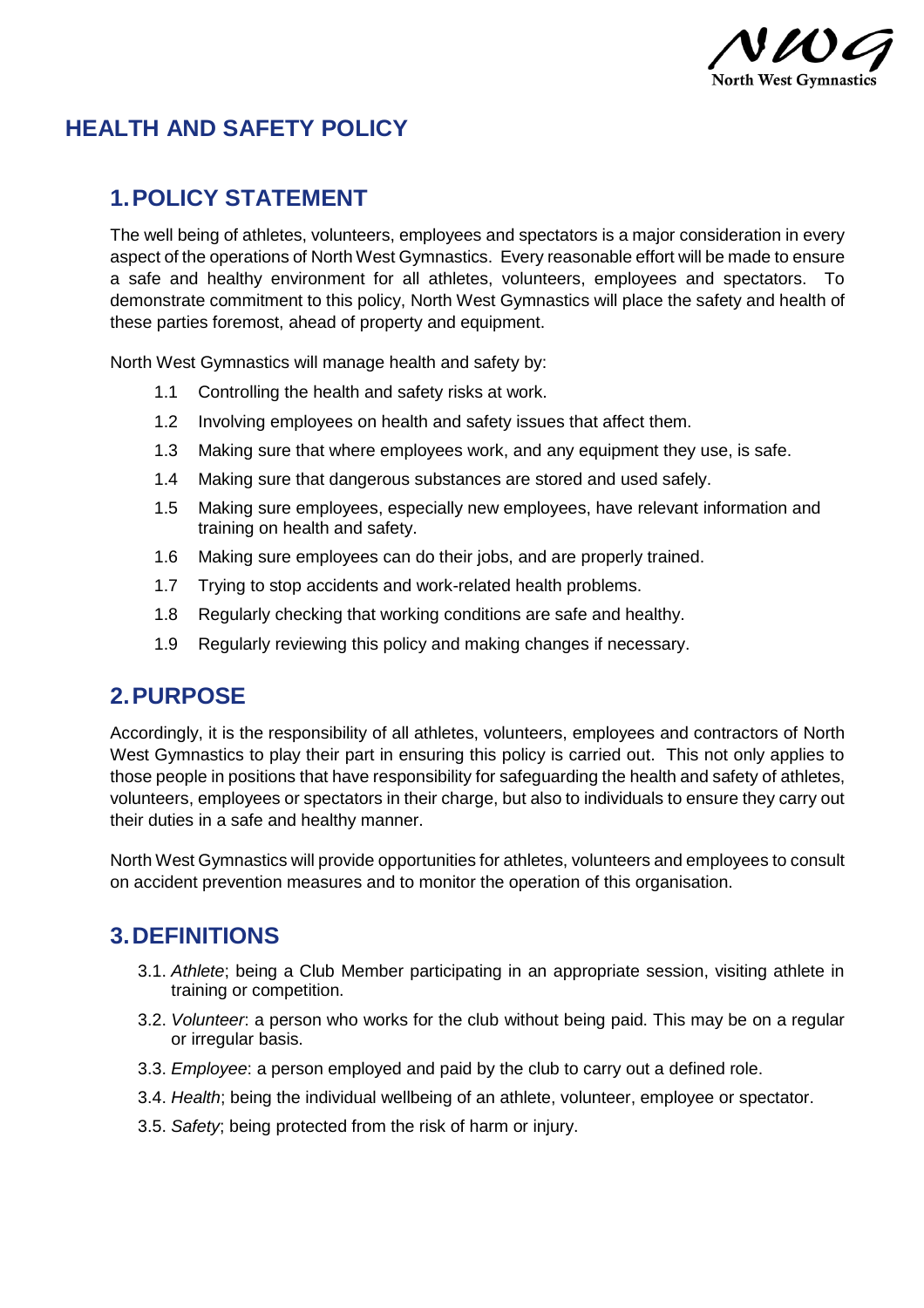

#### **4.APPLICATION**

The Policy applies to all of North West Gymnastics staff, members, visitors, contractors and volunteers. It also applies to all activities on and off North West Gymnastics property; including competitions, displays, events and any other programmed activity outside of North West Gymnastics venue.

### **5.RESPONSIBILITIES**

#### **General Responsibilities**

To enable North West Gymnastics and its athletes, volunteers, employees and spectators to comply with the Health and Safety Policy, North West Gymnastics undertakes to:

- 5.1 Comply with all relevant Occupational Health and Safety legislation and codes of practice to provide a safe workplace.
- 5.2 Commit the necessary funds to meet all legislative obligations, codes of practice and approved minimum standards.
- 5.3 Provide the necessary training for volunteers and employees to perform their work in a safe and healthy manner.
- 5.4 Encourage all work groups to take responsibility of workplace issues and in consultation, develop safe work systems.
- 5.5 Utilise appropriate communication mechanism to raise awareness and promote Occupational Health and Safety matters.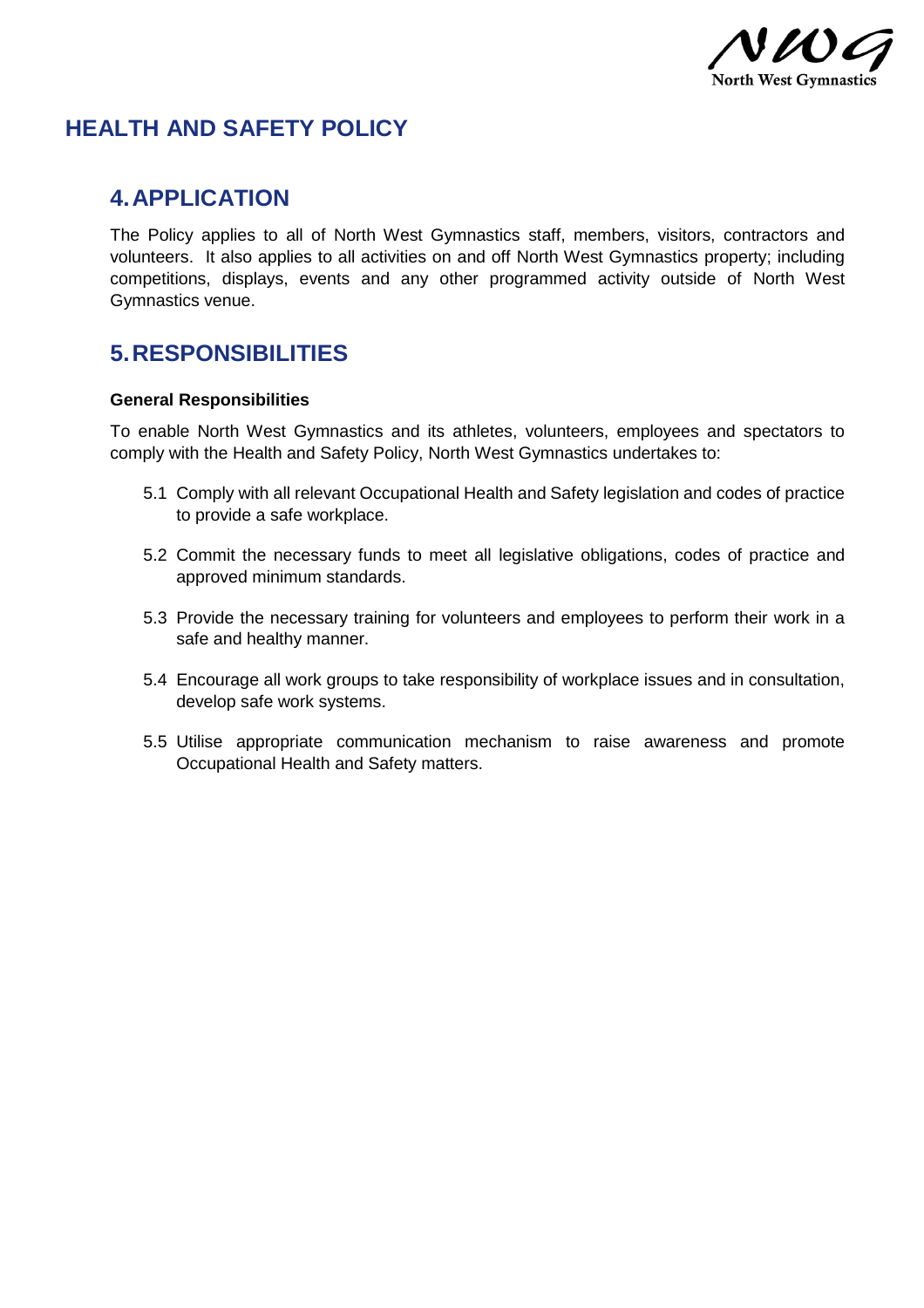

The following people have responsibilities for health and safety at North West Gymnastics:

| <b>Name/Position:</b>        | <b>Responsibility:</b>                |
|------------------------------|---------------------------------------|
|                              | <b>Emergency Evacuation</b>           |
| <b>Kylie Brooke</b>          |                                       |
|                              | <b>H&amp;S risk assessment</b>        |
| <b>Kylie Brooke</b>          |                                       |
|                              | <b>First Aider</b>                    |
| Kylie Brooke, Richard Harvey |                                       |
|                              | Accident recording, investigating and |
| Kylie Brooke                 | reporting                             |

Employees are responsible for:

- 5.6 Co-operating with people who are responsible for health and safety.
- 5.7 Using safety equipment when it is necessary.
- 5.8 Taking care of their own health and safety.
- 5.9 Reporting health and safety concerns to the right person as written in this policy.

#### **Specific Responsibilities**

The following people will be responsible for making sure that the workplace and equipment are safe;

- 5.9 Club Management will be responsible for making sure that there is a maintenance procedure for the workplace and any equipment being used.
- 5.10 Supervisor Coaches will be responsible for checking to see if any equipment being used for work, or parts of the workplace, need maintenance.
- 5.11 Club Management will be responsible for making sure that all the necessary maintenance is done.
- 5.12 Any problems with work equipment or the workplace should be reported to Club Management.

The following people will be responsible for making sure the training and inductions are carried out and documented;

- 5.13 General health and safety induction training will be provided for employees.
- 5.14 Health and safety training for the particular job will be provided by Club Management
- 5.15 Jobs that need special health and safety training are Supervisors, Food Handlers.
- 5.16 Training and induction records are kept by Club Management.
- 5.17 Any training that is needed will be arranged by Club Management.

### **6.POLICY BREACHES**

North West Gymnastics has a Complaints Handling Procedure and will deal with any complaints about breaches of this Policy promptly, seriously, sensitively and confidentially. North West Gymnastics recognises that natural justice is the minimum standard of fairness to be applied in the investigation and adjudication of a complaint.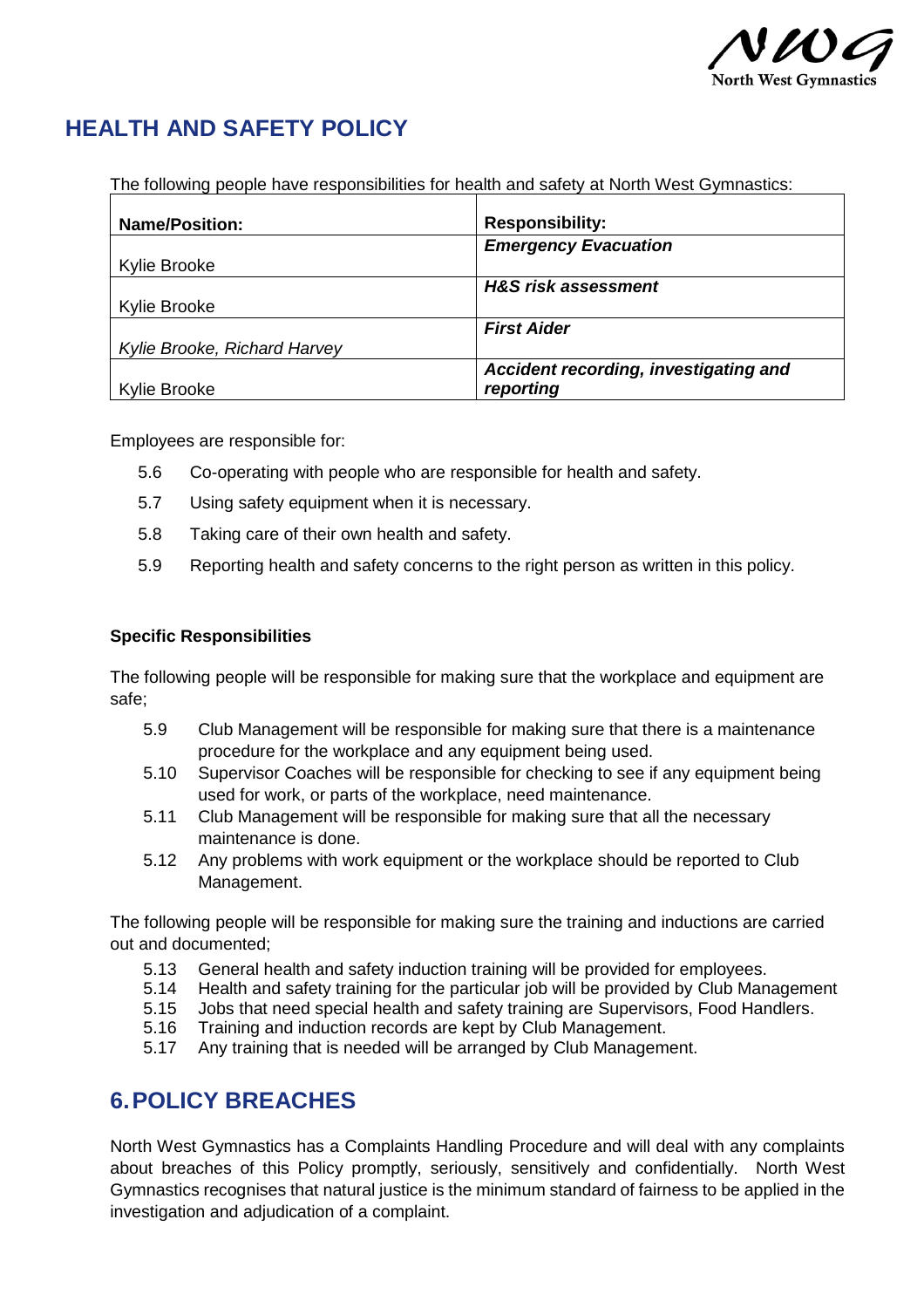

- 6.1 Disciplinary action will be taken by North West Gymnastics against anyone who:
	- Is found to be in breach of this Policy;
	- Victimises or retaliates against a person who has complained of a breach of this Policy; and
	- Is found to have made a frivolous complaint.
- 6.2 The discipline will depend on the severity of the case and may involve an apology, counselling, suspension, dismissal or other form of action.

### **7.CONFIDENTIALITY AND REPORTING**

North West Gymnastics administration responsible for implementing this Policy will keep confidential the names and details relating to complaints, unless disclosure is:

- 7.1 Necessary as part of the disciplinary or corrective process; and
- 7.2 Required by law.

## **8.AUTHORISATION**

Authorised by Kylie Brooke, Club Manager, North West Gymnastics. January 2019.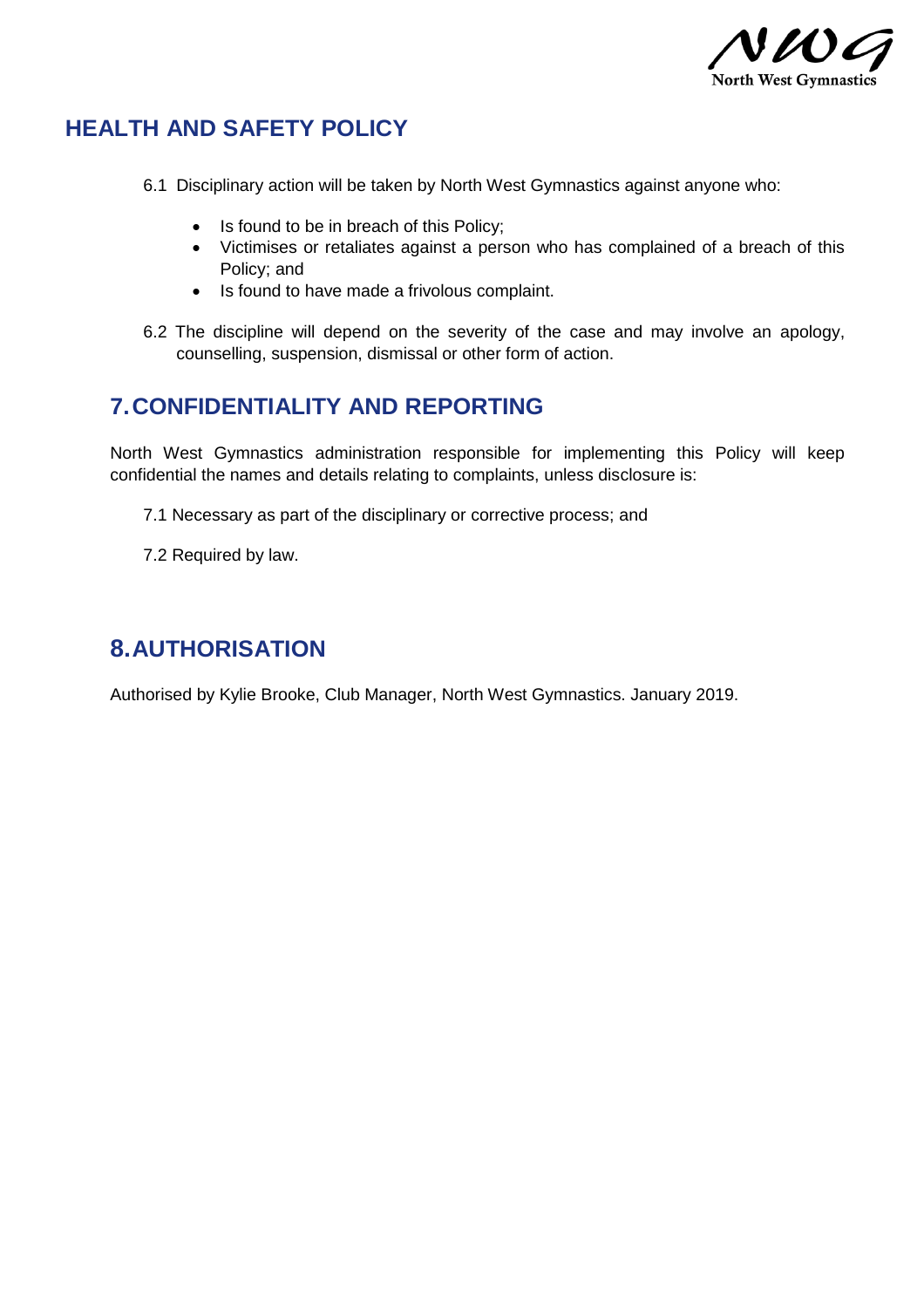

## **APPENDIX 1**

#### **Risk Assessments – to assist with controlling risks**

A risk assessment should be a careful examination of what, in your club, could cause harm to people, with the aim of making sure that no one gets hurt or becomes ill.

#### **Step One – Identify the hazards**

First walk around the workplace identifying anything that could be potentially hazardous - **write everything down - make a list** (example provided overleaf). Include *everything* you can think of: not just things that are currently obviously dangerous, but anything with a *potential* risk. Where possible two people will undertake the risk assessment separately and will compare lists afterwards, in case either has missed anything out.

Consider **invisible** hazards – e.g. stress (often related to working long hours, or under pressure). Invisible hazards often include fumes - for example, photocopiers, dirty foam pits or mats.

Finally consider whether things that might not normally be hazardous might be in relation to specific people – e.g. pregnant women.

#### **Step Two – identify who is at risk**

Once you have identified and listed all the hazards, you need to (i) identify what the specific risk is, and (ii) who is particularly at risk.

Some people will be more at risk from particular hazards than others - for example a computer user will be more at risk of suffering RSI (Repetitive Strain Injury), a cleaner might have specific risks related to the chemical cleaning agents being used and a coach may have more exposure to tripping hazards or manual handling risks, etc. And there will be those particularly at risk in some circumstances for example because they may be working alone. **List those potentially at risk.**

#### **Step Three – Evaluate the risks and decide on precautions**

Think about what you can do to remove the risk. Compare what you currently do with what is accepted as good practice. (It may be necessary to seek advice). The main purpose of doing a risk assessment is to be aware of the risks, so that you can take action to eliminate or at least reduce the risks. E.g. if an electrical wire is exposed, you could replace it, or cover it with insulating tape. E.g. if your cleaner is using potentially dangerous chemical agents - change the cleaning product use something water-based. **Write down the actions currently taken and those actions you propose to be taken, and write down who will take the action, by when.**